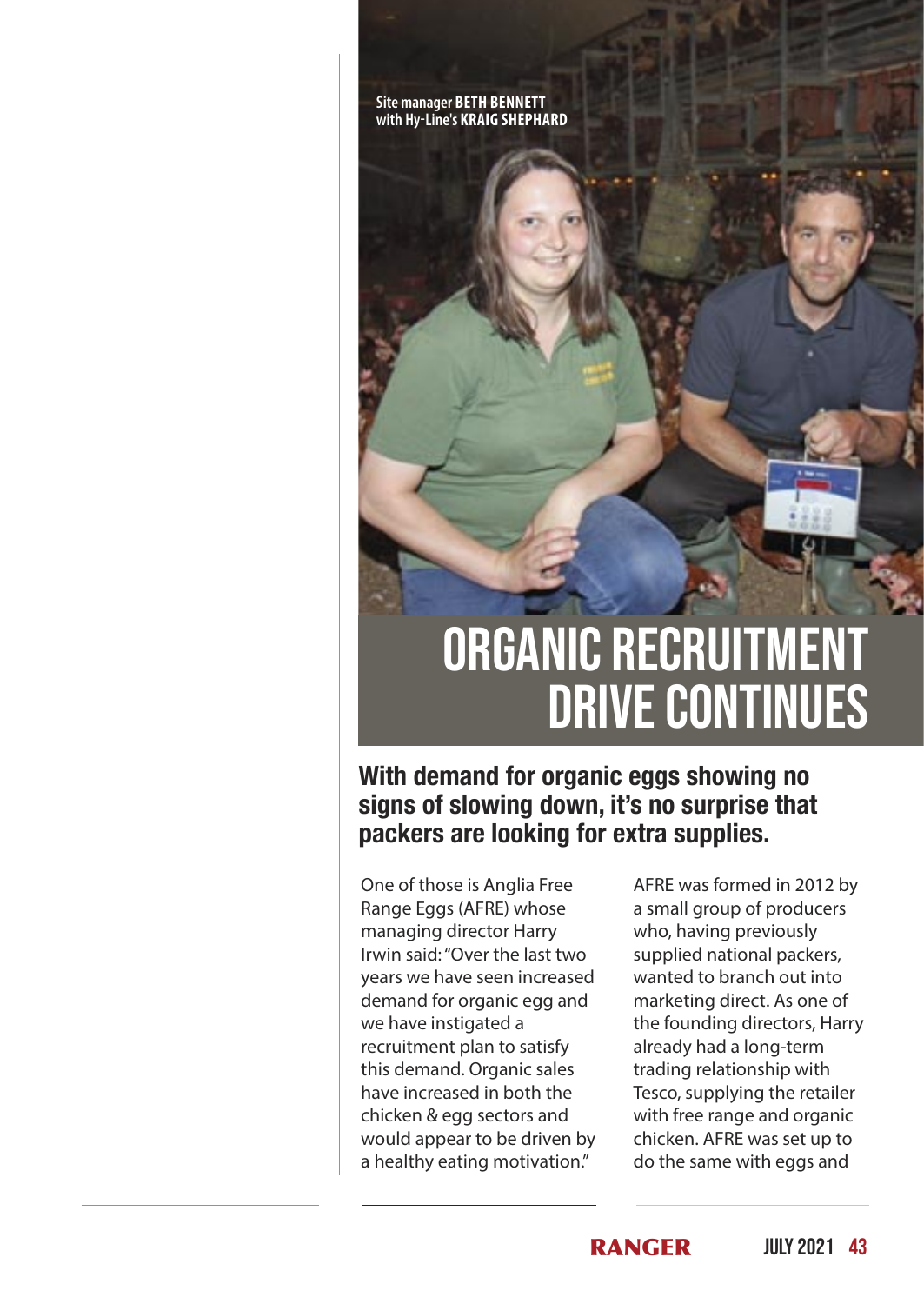

has grown to be a significant player in the egg marketing sector.

"Our objective is to work with progressive farmers looking for long term commitments to supply retail sales, says Harry. "We offer incentives for new builds and have a feed tracker scheme in place to help smooth out the volatility of the feed market." In addition to would-be organic producers investing in new facilities, a switch to organic could secure the future for smaller, traditional free range sites which may be struggling to compete with the economies of scale offered by larger units, believes Harry, who himself supplies AFRE with organic eggs.

Willowfields is a purpose-built 6,000 bird unit in Norfolk, operated by Free Range Chicken Ltd. Now on its second flock of Hy-Line Browns, production is impressive, as explained by site manager Beth Bennett. "At Week 62 they are still laying at 92 per cent and mortality is

under three percent. That figure would have been nearer to one per cent if it hadn't been for some smothering and fox predation." With an order for Hy-Lines for the next flock already placed with Country Fresh Pullets, Beth's choice of breed centres around the Hy-Line's docility and feather cover. "This is a major consideration when you have hens with intact beaks and when faced with the constraints surrounding organic feed formulations," says Beth, who did wonder whether last winter's Housing Order would impact on flock behaviour and feather cover but her antidote of providing additional enrichments paid dividends. "Whilst the hens had access to organic lucerne bales, we also provided a generous helping of pecking blocks which proved a big hit and once the hens had got through them, they continued to be entertained by pecking at the upturned plastic bowls."

When it comes to the flock's productivity and health status, it's probably no coincidence